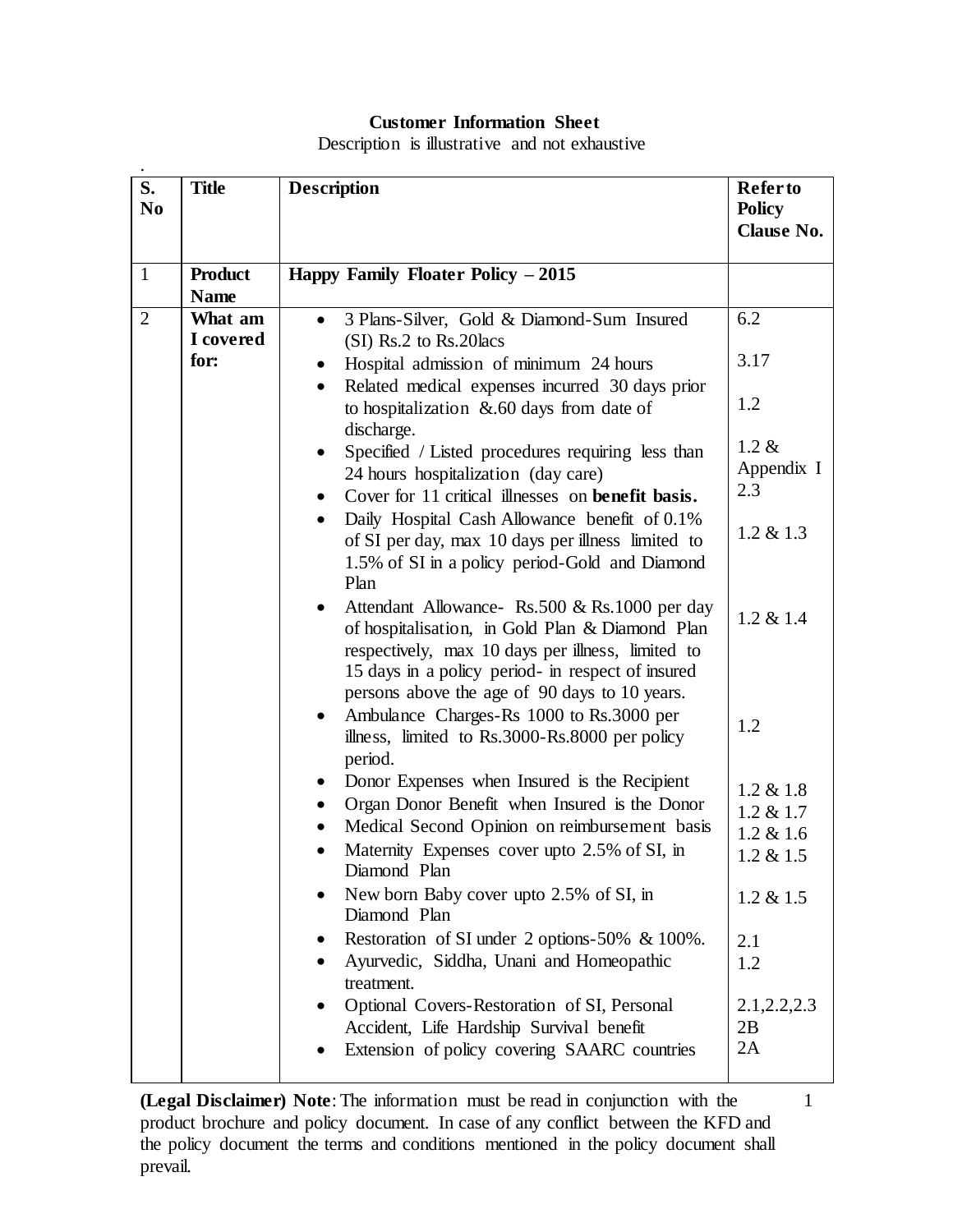| $\overline{3}$ | <b>What</b>                       | Any hospital admission primarily for investigation<br>$\bullet$                       | 4.10           |
|----------------|-----------------------------------|---------------------------------------------------------------------------------------|----------------|
|                | are the                           | / diagnostic purpose                                                                  |                |
|                | major<br>exclusion                | Pregnancy(covered in Diamond Plan), infertility,                                      | 4.12           |
|                | s in the                          | external congenital/genetic conditions,<br>Circumcision, sex change surgery ,cosmetic | 4.5            |
|                | policy:                           | surgery & plastic surgery,                                                            |                |
|                |                                   | Refractive error correction, hearing aids                                             | 4.6            |
|                |                                   | Substance abuse, self-inflicted injuries, STDs and<br>HIV / AIDS,                     | 4.8,4.9<br>4.4 |
|                |                                   | War or war like operations or breach of law, etc                                      |                |
|                |                                   | Any kind of admission fees, registration fees                                         | 4.26           |
|                |                                   | levied by the hospital<br>(Note: the above is a partial listing of the policy         |                |
|                |                                   | exclusions. Please refer to the policy clauses for the full                           |                |
|                |                                   | listing).                                                                             |                |
| $\overline{4}$ | <b>Waiting</b>                    | Pre-existing diseases: Covered after 48 months                                        | 4.1            |
|                | period                            | Initial waiting period: 30 days for all illnesses                                     |                |
|                |                                   | (not applicable on renewal or for accidents)                                          | 4.2            |
|                |                                   | Specific waiting periods:                                                             | 4.3            |
|                |                                   | 1. 12 months for named diseases (clauses 4.3)<br>$(i \& i)$                           |                |
|                |                                   | 2. 24 months for disease at (clauses 4.3 (iii)                                        |                |
|                |                                   | to $xxii)$                                                                            |                |
|                |                                   | 3. 48 months for diseases (clauses 4.3 (xxiii)                                        |                |
|                |                                   | $&$ xxiv)                                                                             |                |
| 5              | <b>Payout</b>                     |                                                                                       | 1.1 $& 5.6$    |
|                | basis                             | Cashless services for covered expenses in<br>$\bullet$<br>Network hospitals           |                |
|                |                                   | Reimbursement of covered expenses<br>٠                                                | 1.1            |
|                |                                   | Reimbursement for treatment taken in SAARC                                            | 2A             |
|                |                                   | countries                                                                             |                |
|                |                                   | Fixed amount for specified diseases (Life                                             | 2.3            |
|                |                                   | Hardship Survival Benefit)                                                            |                |
| 6              | Cost                              | 10% of each claim as Co-payment only in Silver<br>$\bullet$                           | 1.2 & 4.29     |
|                | sharing                           | plan                                                                                  |                |
|                |                                   | 20% compulsory co-payment in cases where                                              | 6.3            |
|                |                                   | Entry Age is above 65 years                                                           |                |
| $\overline{7}$ | <b>Renewal</b>                    | • Policy is ordinarily renewable                                                      | 9              |
|                | Conditio                          | Other terms and conditions of renewal                                                 | 9              |
|                | ns                                |                                                                                       |                |
|                |                                   |                                                                                       |                |
| 8              | <b>Renewal</b><br><b>Benefits</b> | None.                                                                                 | NA             |

**(Legal Disclaimer) Note**: The information must be read in conjunction with the product brochure and policy document. In case of any conflict between the KFD and the policy document the terms and conditions mentioned in the policy document shall prevail.

2